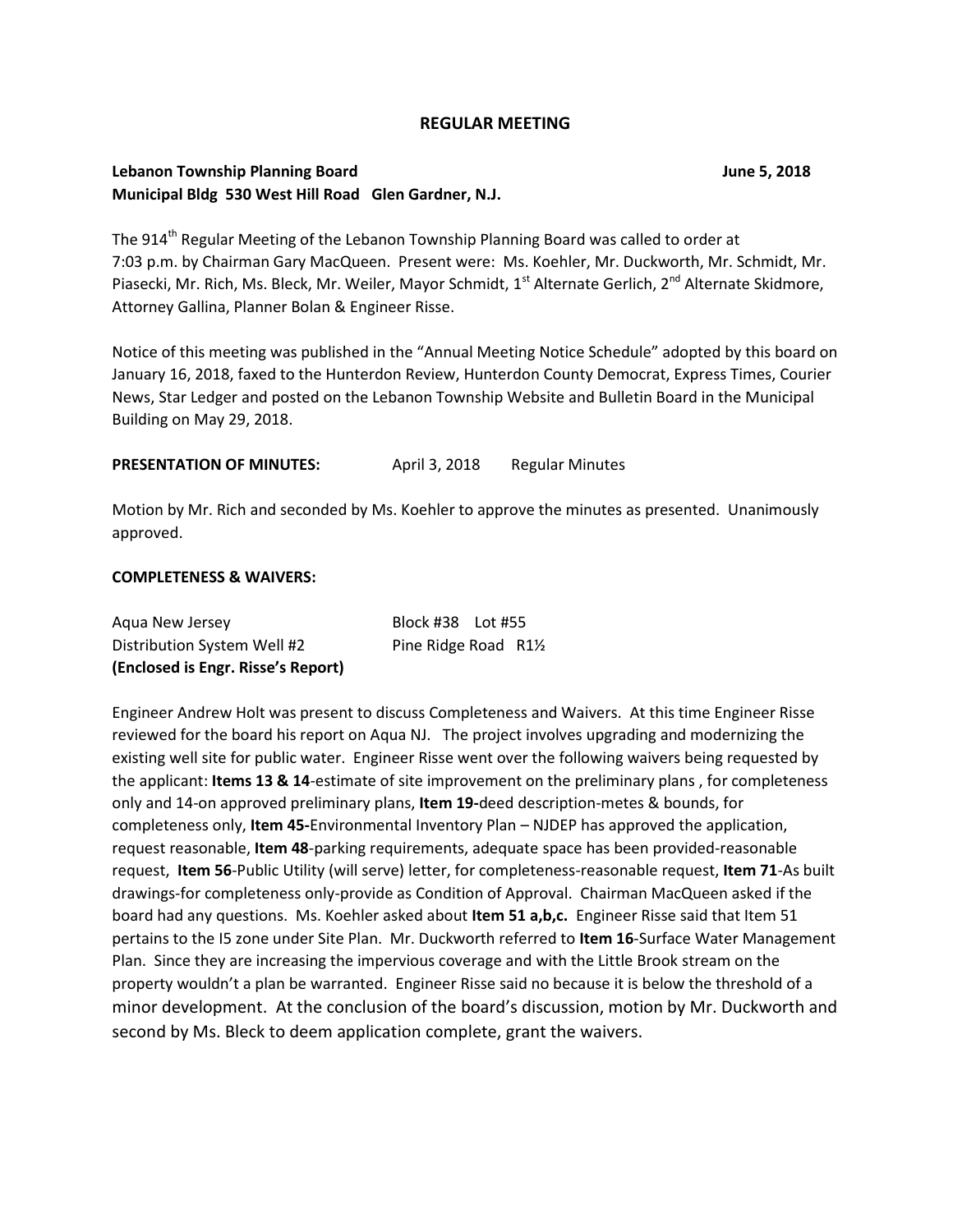| <b>ROLL CALL</b> | <b>Yes:</b> Ms. Koehler | Mr. MacQueen  | <b>Abstain: Mr. Gerlich</b> |
|------------------|-------------------------|---------------|-----------------------------|
|                  | Mr. Duckworth           | Ms. Bleck     | Mr. Skidmore                |
|                  | Mr. Schmidt             | Mr. Weiler    |                             |
|                  | Mr. Piasecki            | Mayor Schmidt |                             |
|                  | Mr. Rich                |               |                             |
|                  |                         |               |                             |

#### **NEW BUSINESS:**

| <b>PUBLIC HEARING</b> | Conditional Use & Site Plan        |         |
|-----------------------|------------------------------------|---------|
| Hamilton, N. J. 08691 | Distribution System Well #2        |         |
| 10 Black Forest Road  | Pine Ridge Road<br>$R1\frac{1}{2}$ |         |
| Agua New Jersey       | Block #38                          | Lot #55 |

Attorney Mark Peck made a presentation to the board. Attorney Gallina announced that all the notices are in order and the board can proceed with the hearing. The following items were marked into evidence: **A1**-Taxes Paid, **A2-**Affadavit of Proof of Service, **A3**-List of Certified Property Owners & Utilities, **A4-**Notice of hearing to Property Owners & Utilities, **A5-**POD Slips & **A6-**Notice in Hunterdon Review.

Michael McAloon was sworn in to give testimony on behalf of Aqua NJ. Engineer McAloon stated the property consists of 1.5 acres in the R1 ½ Zone on Pine Ridge Road. The following was marked into evidence: **A7**-Preliminary & Final Site Plan prepare by Engineer Andrew Holt dated April 4, 2018 for Aqua NJ Well #2. Engineer McAloon informed the board that Aqua NJ is looking to upgrade and modernize the existing public water supply well. The existing building is 170 square feet and they would like to replace it with a 1,235 square foot building. The property in question would house an essential service building, but it is not in use at this time. Engineer McAloon said that the applicant plans on installing a treatment system to bring the water to an acceptable quality. The existing water tank is 37' in diameter and 32' in height. The proposed new building will contain filters and storage tanks and will be a prefabricated metal building 1,235 sq. feet. The well pumps up to 200 gallons per minute.

Engineer McAloon noted that the Little Brook Stream is located on the site. Engineer McAloon stated that once the new building is up then repairs to the existing water tank will be done. Also, maintenance to the site will take place on a weekly basis to measure chemical levels. Engineer McAloon informed the board that the doors to the building will be locked and will be equipped with security alarms. Engineer McAloon referred to Sheet #5 of the Site Plan which shows the emergency generator pad and where the generator will be installed and would be run about once every 6 months. Regarding the lighting, Engineer McAloon said that they would have mounted lighting at the access entry doors on the building.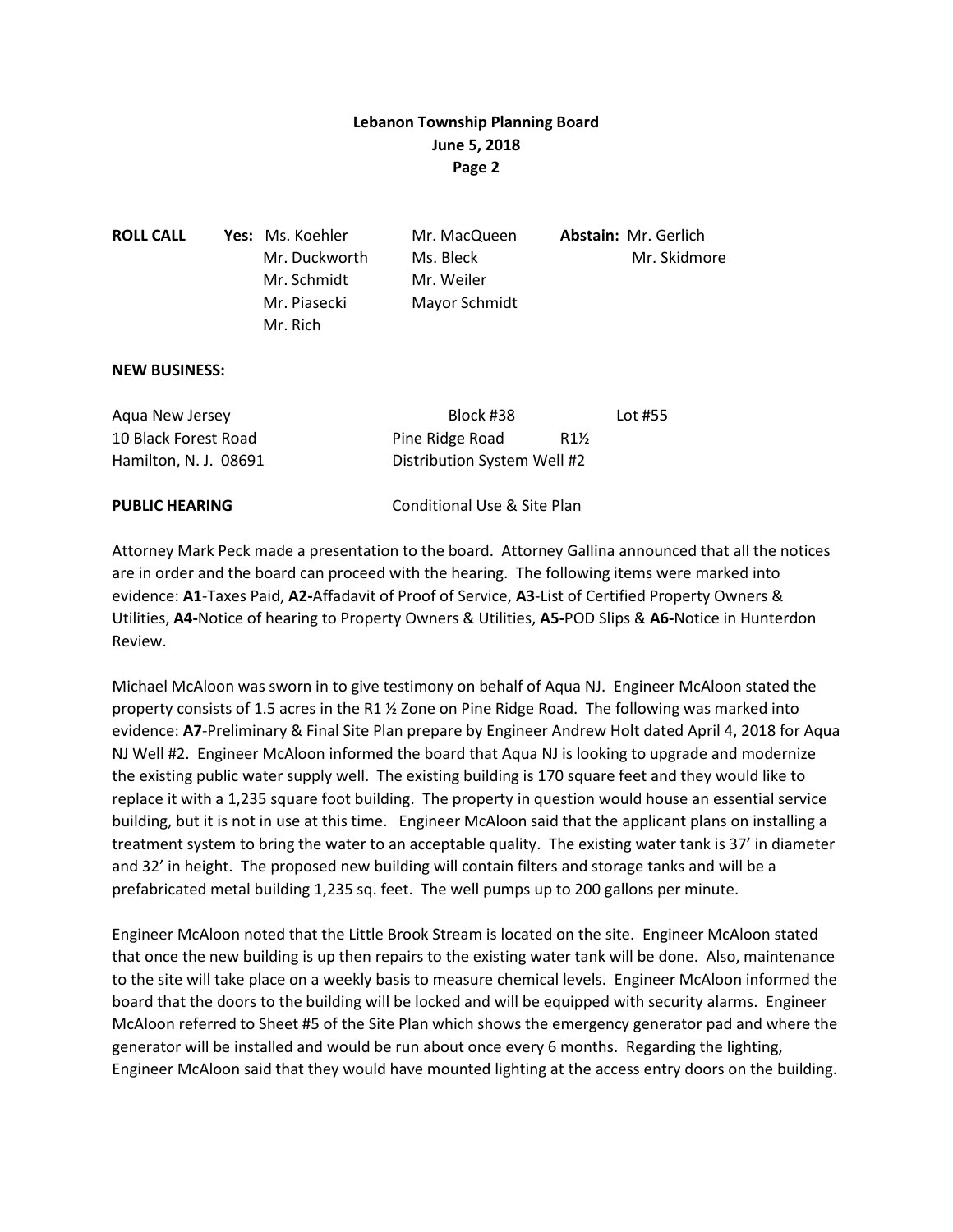The lighting will have no impact on the neighboring properties. Since the impervious coverage was being increased, the applicant agreed to a stormwater management plan which would be prepared and submitted. Engineer McAloon stated that the access to the site is by way of a private road which is maintained by an owner association. Aqua NJ will become a member of the association.

Engineer Risse informed the applicant that the name of the association is Little Brook Lane Association noting that the private road was approved as part of a prior subdivision and has adequate access for police and firefighting equipment. Engineer McAloon referred to the interior layout of the new building shown on page 15 which shows where the chemicals are contained. Sheet 7 shows the landscape and lighting plan per Engineer McAloon. At the conclusion of Engineer McAloon's testimony, Chairman MacQueen asked if the board or board professionals had any questions. Chairman MacQueen asked about the lighting and asked if there were lighting on the building now. The answer was no. Chairman MacQueen wanted to know if there would be a timer on the lighting for nighttime. Engineer McAloon said yes. Also, Chairman MacQueen asked about the propane generator and that it was only being run every 6 months. Engineer McAloon said yes once every 6 months is all that is needed and it is only a 60 kw. It is not a big generator. Ms. Koehler said it stated in the letter that the building was going to be 1004 square feet and then it went up to 1,235 square feet. Engineer McAloon said when they were putting this plan together they realized they would need more space. Ms. Koehler than asked about the electrical pole they were removing and wanted to know if it is being replaced and does it affect other properties. Engineer McAloon referred to sheet 3 stating they are coordinating with the utility company to have electricity to the building and having the pole relocated.

Mr. Duckworth said that water temperatures are one of the biggest risks to our streams and rivers because fish love cold water and they are changing a lot of the gravel on site to blacktop which carries heat during the summer and wanting to know where the water runoff would go. Engineer McAloon said they would consider some stormwater management and purposed a drywell to facilitate the recharge into the ground, opposed to runoff into the stream. Mr. Duckworth referred to the sludge and asked how often the trucks would be on site to take the sludge away. Engineer McAloon stated depending on how often they would be running the well, it would be once every 2 or 3 weeks. Mr. Schmidt asked how they would be disposing of the sludge. Engineer McAloon said they use sludge trucks and with the disposing of the sludge it is done through a sand filter usually about every two weeks. Mr. Duckworth asked about the amount of water that would be used in this process and also expressed concern with the chemicals used regarding any spells. Engineer McAloon explained the process regarding the chemicals and precautions that are used. Engineer McAloon said the chemicals used are in liquid form. Mr. Schmidt asked if the water will be chlorinated. Engineer McAloon said yes. Mr. Schmidt asked how big is the holding tank for the chlorine and how long it would take to use the 150 gallons. Engineer McAloon said 150 gallons and it would take about 6-8 weeks to use up the 150 gallons. Engineer McAloon stated this is the largest well as far as volume and the intention is to make this location the work horse. Mr. Piasecki asked about the trucks and how often would they be entering the site. Engineer McAloon said a pickup truck and the tanker truck approximately every 4-6 weeks.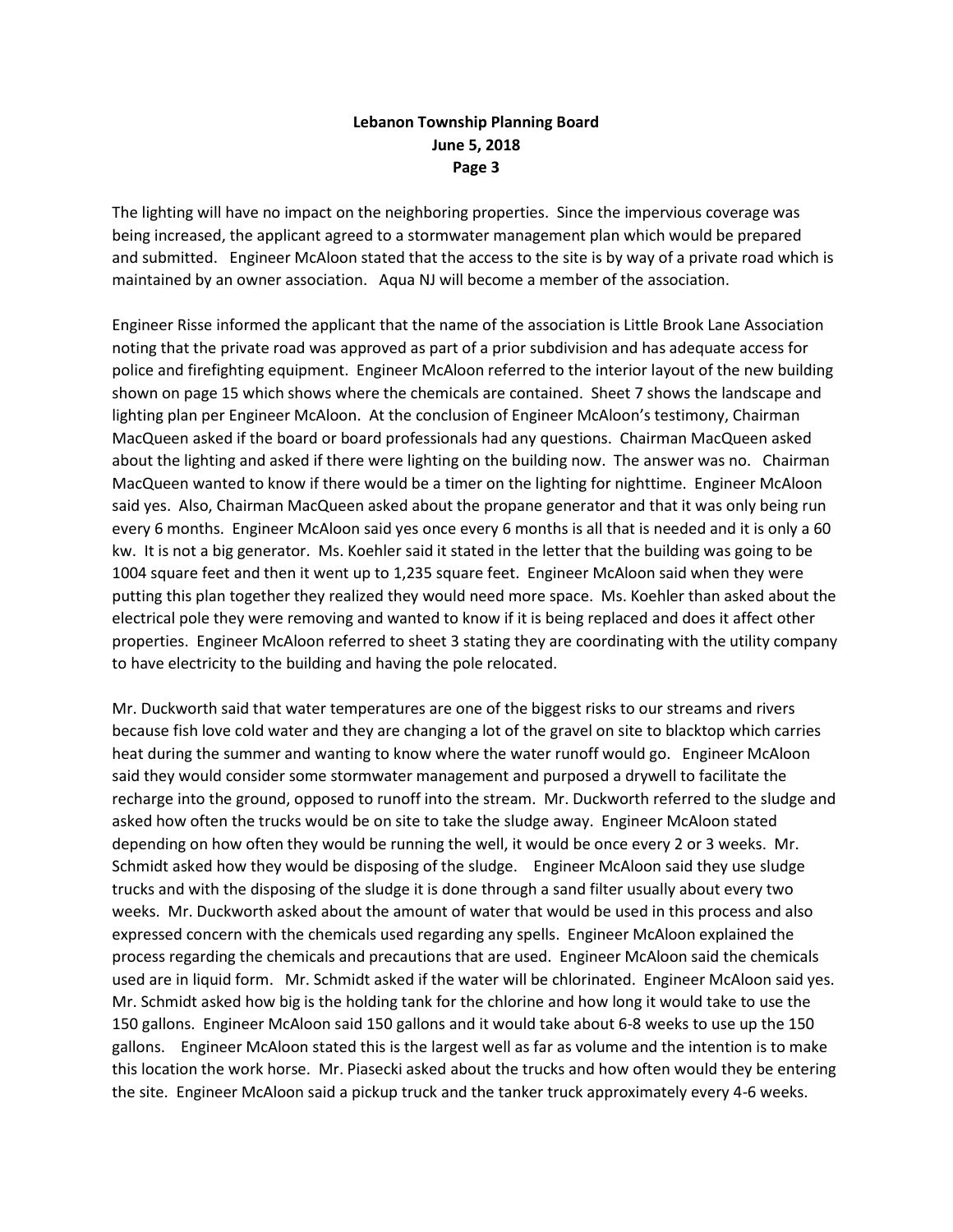Mr. Rich asked what is the height of the tank. Planner Bolan said on the plans is shows the tank to be 32' in height. Mr. Rich questioned having a light on at night. It was suggested to have a motion detector instead. Chairman MacQueen asked what type of building would be built. Engineer McAloon said a prefab metal building. Mr. Weiler asked how many gallons per minute. Engineer McAloon said 200 gallons per minute. Mayor Schmidt said he understands that a large number of trucks will be going in and out of the site. Engineer McAloon said yes. Mayor Schmidt was concerned if the road met the standards for a private road and also asked if they were members of the Road Maintenance Association for that private road. Mayor Schmidt said his concern was whether the road would be able to handle those big tri-axles using that private road a couple of times per month. Attorney Gallina said that the road would have to be accessible for police and fire-fighting equipment since it is a private road. The board discussed this issue at length.

The board continued with their questions regarding noticing the Fire Department and placing placard signs regarding the chemicals for the Fire Department, landscaping plans, lighting and security. At the conclusion of the board's discussion, Chairman MacQueen opened the hearing to the public for questions there were none. When opened for statements and comments there were none. Chairman MacQueen had Attorney Peck give his summation at this time. Attorney Peck went through the Conditional Use standards stating that they have met all the conditions stated that they met the Conditional Use standards. Also, mentioned the existing non-conformities of the site which are preexisting and that they are not intensifying the non-conformities. At the conclusion of Attorney Pecks summation, Chairman MacQueen asked for comments of our professionals.

Engineer Risse said he did a site inspection and it is a well put together set of plans and that it is a big improvement from what is on site now you would not know that anything was there and stated he has no problem with the application. Planner Bolan said that Attorney Peck summed it up very well. The essential service building is what has to meet the Conditional Use standards and the applicant has done that. The use is an Essential Service which is a permitted use. The some of the conditions that have to be met are the lot size, setbacks for the building and buffering for the building from the adjourning properties. The main conditions have been met. Planner Bolan said the building will be 26' in height and with the landscape plan the applicant is proposing and the buffering from the wetlands it should provide for adequate buffering. At the conclusion of Engineer Risse and Planner Bolan's testimony, Chairman MacQueen asked for a motion to close the public portion of the hearing. Motion by Ms. Bleck and seconded by Mr. Duckworth to close the public portion of the hearing. Unanimously approved.

The board deliberated at this time. At the conclusion of the board's deliberations, motion by Ms. Bleck and seconded by Ms. Koehler to grant the Conditional Use, Preliminary & Final Site Plan with the following conditions: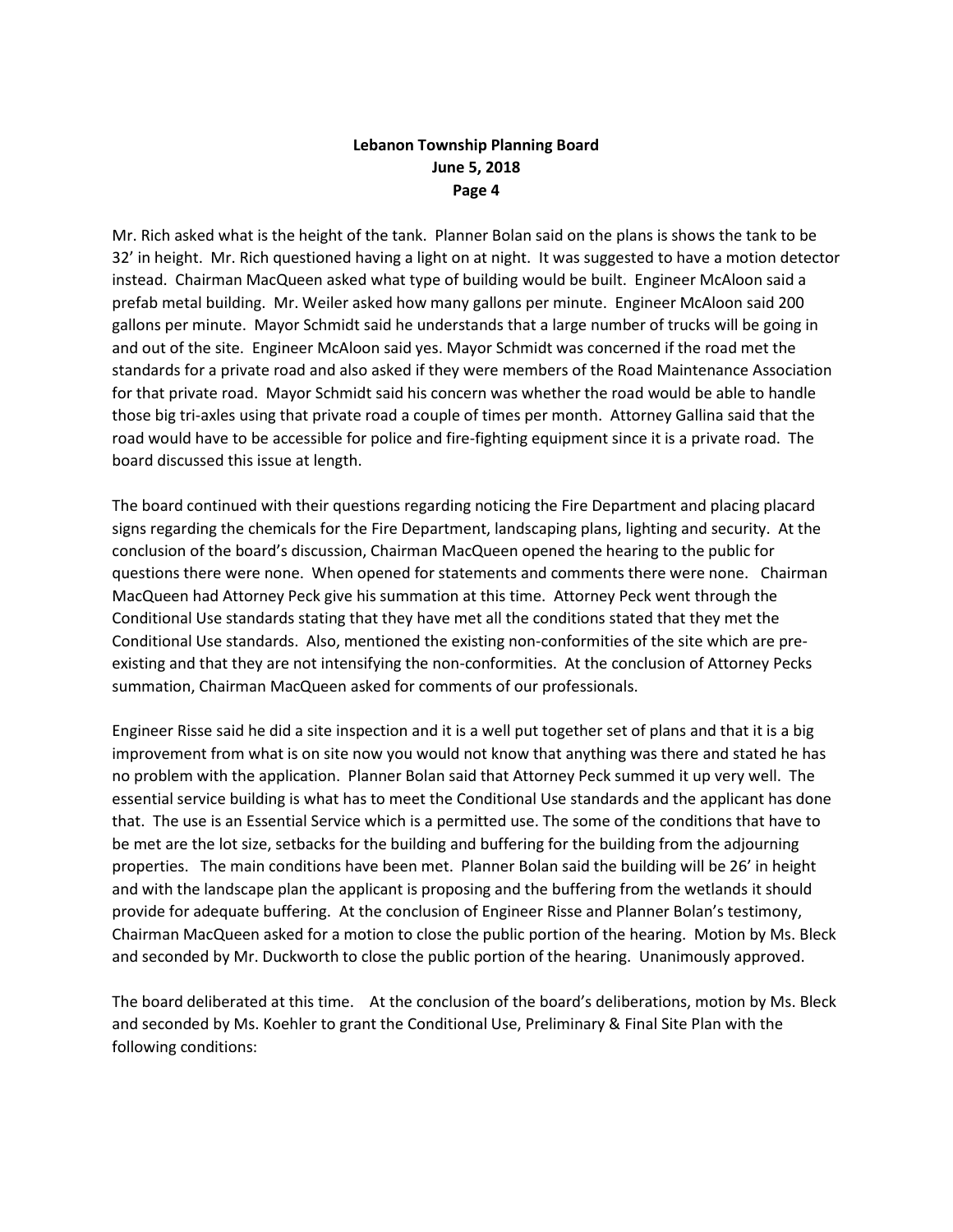- a. Approval from all outside agencies having jurisdiction.
- b. Applicant to be current with all fees and escrows connected to this application.
- c. The improvements to the site will be constructed in accordance with the Site Plan prepared by Andrew Holt, Engr. dated April 4, 2018 and as amended. An amended Site Plan will be submitted incorporating the revisions as discussed and required by the board and agreed to be the Applicant and an "as built" plan submitted after completion of the improvements.
- d. The Applicant will submit a Stormwater Management Plan for review and approval by the Board Engineer. The plan will be based on a drywell concept or underground chamber concept.
- e. The building mounted security lighting will be shielded. Pursuant to Ordinance 400-43.I. a night-time lighting test/inspection will be completed prior to the issuance of any Certificate of Occupancy and the board shall retain jurisdiction for one year from the date of issuance of the Certificate of Occupancy.

| <b>ROLL CALL</b> | Yes: | Ms. Koehler   | Mr. MacQueen  | <b>Abstain: Mr. Gerlich</b> |
|------------------|------|---------------|---------------|-----------------------------|
|                  |      | Mr. Duckworth | Ms. Bleck     | Mr. Skidmore                |
|                  |      | Mr. Schmidt   | Mr. Weiler    |                             |
|                  |      | Mr. Piasecki  | Mayor Schmidt |                             |
|                  |      | Mr. Rich      |               |                             |

### **Attorney Gallina will prepare the Resolution to be on the Agenda of July 17, 2018.**

### **ITEMS FOR DISCUSSION:**

a. **Board of Adjustment Annual Report 2017** – Planner Bolan

Planner Bolan reviewed for the board the Annual Report prepared by the Board of Adjustment. Ms. Glashoff will give Karen a copy for the Township Committee for their meeting on June 20, 2018.

- b. **Update on Affordable Housing & Fair Share Plan** Planner Bolan had nothing to report at this time.
- c. **Webinar**  On NJDEP Website "Asking the Right Questions in Stormwater Review Training Tool" for **Board Members & Governing Bodies.** Since we are a Tier B municipality it is not mandatory for you to take the webinar, but it is very educational and I recommend it, I took it. I will have more info at the meeting for you.

Engineer Risse explained to the board by taking this webinar the Township we can get up 10 credits and explained the procedure. Ms. Glashoff said that for those who want to take the webinar, the forms to file out are on the table for them.